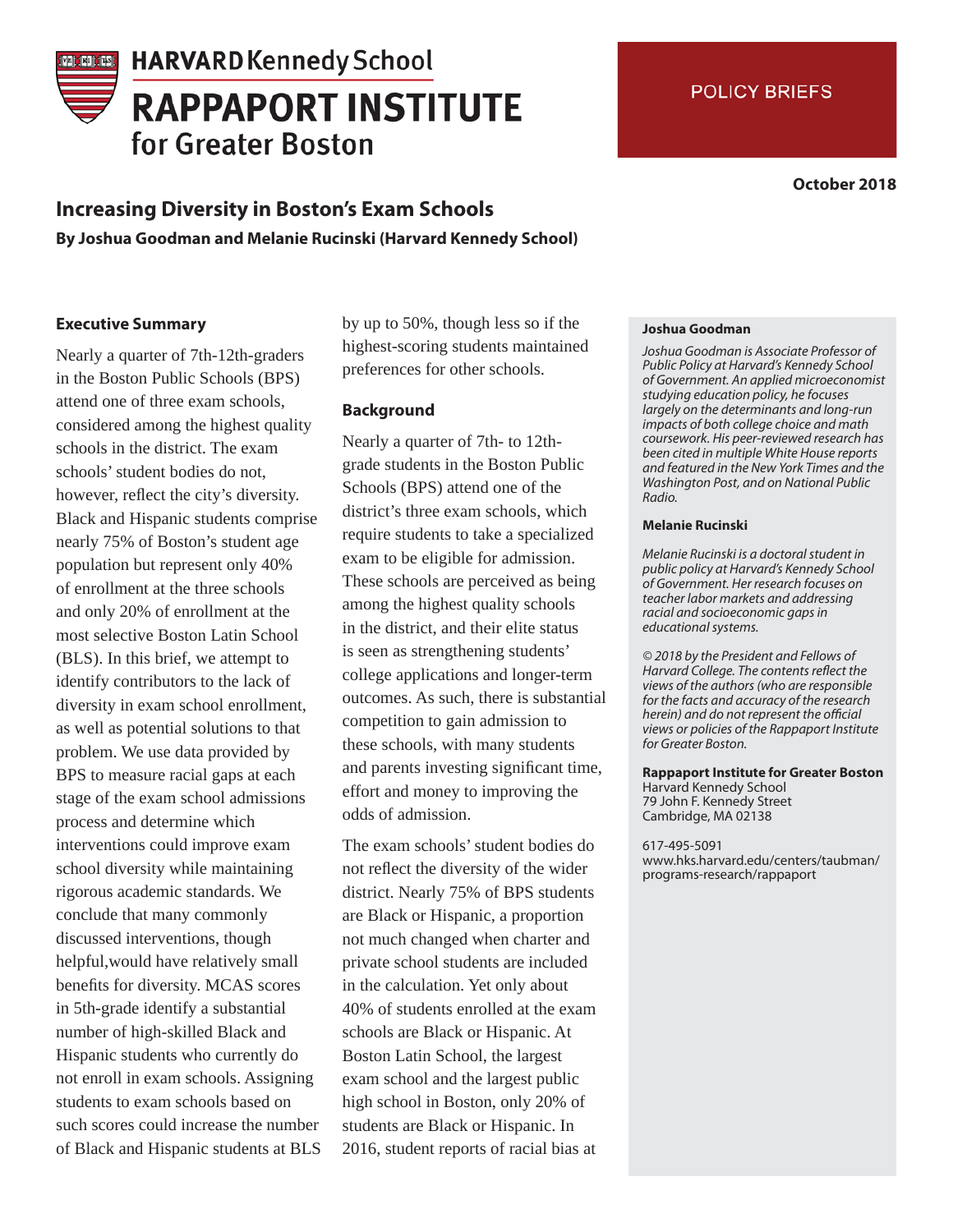BLS brought the racial gaps in exam school enrollment to the forefront of Boston politics. An official investigation into racial bias at BLS was launched in early 2016 and, later that year, the Boston School Committee approved an "Opportunity and Achievement Gap Policy" highlighting racial equity at the exam schools as a priority for policy action.

In this brief, we attempt to identify contributors to the lack of diversity in exam school enrollment, as well as potential solutions to that problem. We use data provided by BPS to explore each stage of the process through which students enroll in the exam schools in 7th-grade. We measure racial gaps at each stage of this process in order to determine where BPS might intervene to most successfully improve diversity of the exam schools while maintaining rigorous academic standards. We then use the data to ask what would happen to

**Many questions on the ISEE require knowledge of concepts, such as algebra, not taught by the start of 6th grade in most schools and thus accessible only to students who have prepared for the exam outside of school.**

the racial composition of these student bodies if BPS altered the current admissions process in a variety of ways. We conclude that many commonly discussed interventions, though helpful, would have relatively small benefits for diversity. MCAS scores in 5th-grade identify a substantial number of high-skilled Black and Hispanic students who currently do not enroll in exam schools. Assigning students to exam schools based on such scores could increase the number of Black and Hispanic students at BLS by up to 50%, though less so if the highest-scoring students maintained preferences for other schools.

### **The Admissions Process**

Applications for admission to the exam schools in 7th-grade consist of three components. First, students must take a privately developed admissions exam called the Independent School Entrance Exam (ISEE). The ISEE is optional for students to take and is offered on a Saturday in early November of 6th-grade. The exam covers a variety of topics in math and literacy, only some of which are covered by the typical BPS elementary school curriculum. Many questions on the ISEE require knowledge of concepts, such as algebra, not taught by the start of 6th-grade in most schools and thus accessible only to students who have prepared for the exam outside of school.

Second, students' schools report their year-end 5th-grade and first semester 6th-grade academic performance as measured by math and English GPA (on a 12 point scale). Students' ISEE scores and GPAs are then given equal weight when constructing an admissions rank. Third and finally, students rank the three exams schools in order of preference. BPS then determines how many slots are available in each school and extends invitations to students who expressed a preference for a given school and whose combination of ISEE scores and GPAs rank them sufficiently highly. After receiving an invitation, students can choose to accept or reject the offer. There is no waitlist, as BPS over-invites students to the exam schools knowing that a fraction of them will reject the invitation.

We therefore study various parts of the admissions process where racial gaps might arise: the decision to take the ISEE and thus apply; ISEE scores among those who do take it; 5th- and 6th-grade GPAs; preference ranking of exam schools; and decision to accept an invitation to one of the exam schools. Because exam schools are intended for academically elite students, we often compute both raw racial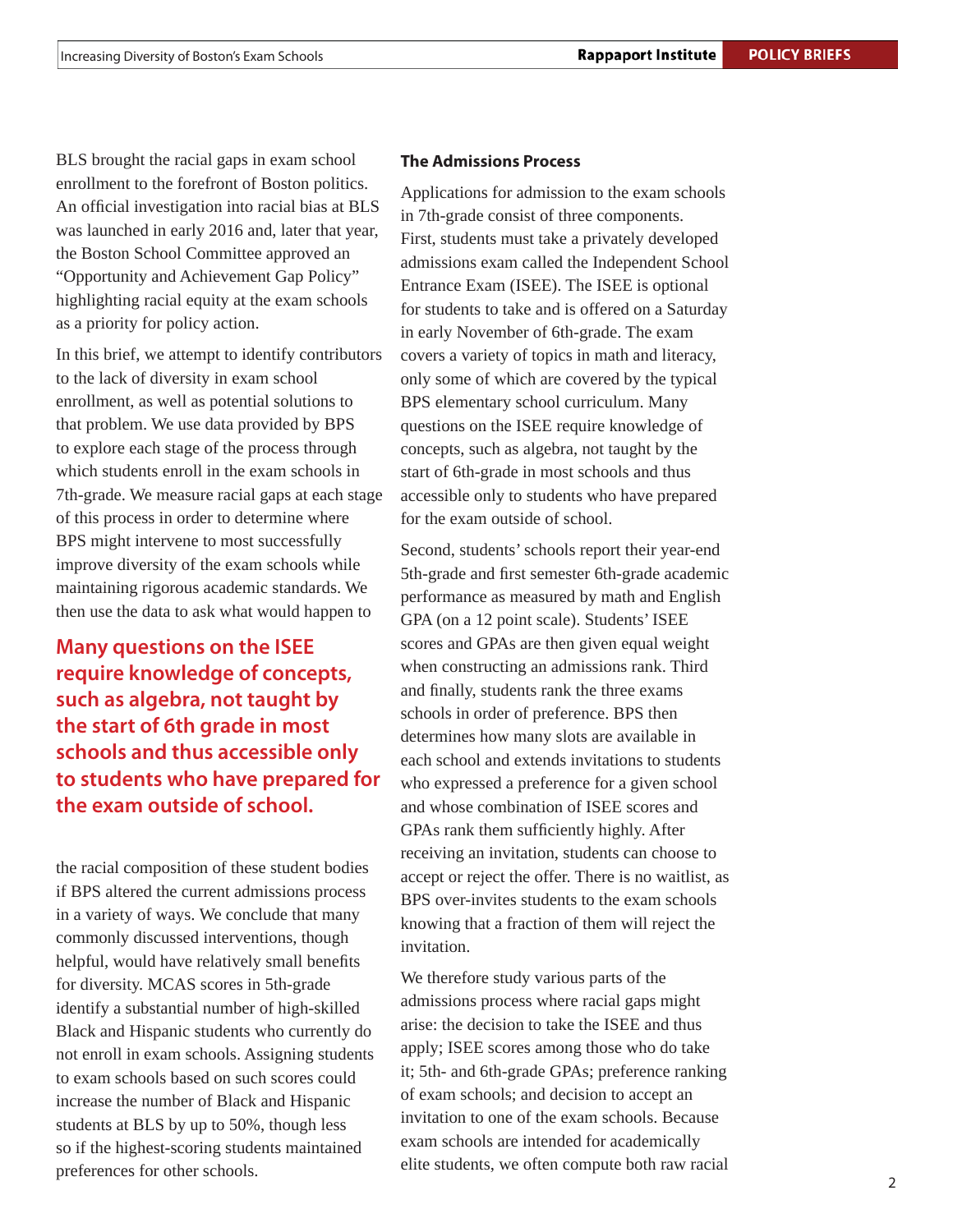|              | Count  | <b>Took ISEE</b> | Invited to any<br>exam school | Enrolled at any<br>exam school | Enrolled at any if<br>invited |
|--------------|--------|------------------|-------------------------------|--------------------------------|-------------------------------|
| All          | 24,062 | 0.354            | 0.168                         | 0.146                          | 0.869                         |
| White        | 3,115  | 0.604            | 0.410                         | 0.343                          | 0.838                         |
| Asian        | 2.070  | 0.785            | 0.530                         | 0.500                          | 0.944                         |
| <b>Black</b> | 9,606  | 0.264            | 0.080                         | 0.070                          | 0.864                         |
| Hispanic     | 9.271  | 0.266            | 0.098                         | 0.081                          | 0.827                         |

#### **Table 1: Exam School Testing and Application Rates, 2007 - 2013**

gaps and gaps among only students who have 5th-grade MCAS scores that place them in the top 25% of the district.

We restrict most of our analysis to students who were enrolled in 5th-grade in BPS for two reasons: first, 5th-grade state test scores are the most recent measure of student achievement available when students take the ISEE in 6thgrade. Second, since students take the ISEE early on in 6th-grade, 5th-grade is likely to be the most reasonable time for the district to intervene to change application behavior or admissions outcomes. Our data spans the BPS 5th-grade classes of 2006-07 through 2012- 13, which allows us to observe students for a few years after entering exam schools. The data therefore do not account for more recent interventions BPS has using to attempt to improve exam school diversity.

# **Overall Racial Gaps in Exam School Enrollment**

We observe large racial gaps in exam school application behavior, as seen in Table 1. Across the entire district from 2007-13, 35% of students began the application process by taking the ISEE. This average looks quite different by race. Over 60% of White students and nearly 80% of Asian student took the ISEE, compared to a little more than 25% of Black and Hispanic students. Ultimately, 17% of BPS students received an invitation to one of the exam schools, an average that also

contains large racial differences. Over 40% of White students and over 50% of Asian students were invited, compared to fewer than 10% of Black and Hispanic students.

# **Nearly 35% of White students and 50% of Asian students ultimately enrolled in an exam school, compared to 7% of Black students and 8% of Hispanic students.**

As a result of these racial gaps in exam school invitations, we also observe large racial gaps in exam school enrollment. Nearly 35% of White students and 50% of Asian students ultimately enrolled in an exam school, compared to 7% of Black students and 8% of Hispanic students. The vast majority (87%) of students who received an invitation to an exam school chose to enroll in that school, a rate that does not differ much by race. Enrollment rates among students who received an invitation are 84% for White students, 86% for Black students and 83% for Hispanic students. Only Asian students showed a higher likelihood to accept an invitation, with 94% of invited students enrolling in an exam school.

These results show that the exam school enrollment gap between White students and Black and Hispanic students is driven entirely by differences in the likelihood of invitation. We now explore more closely where racial gaps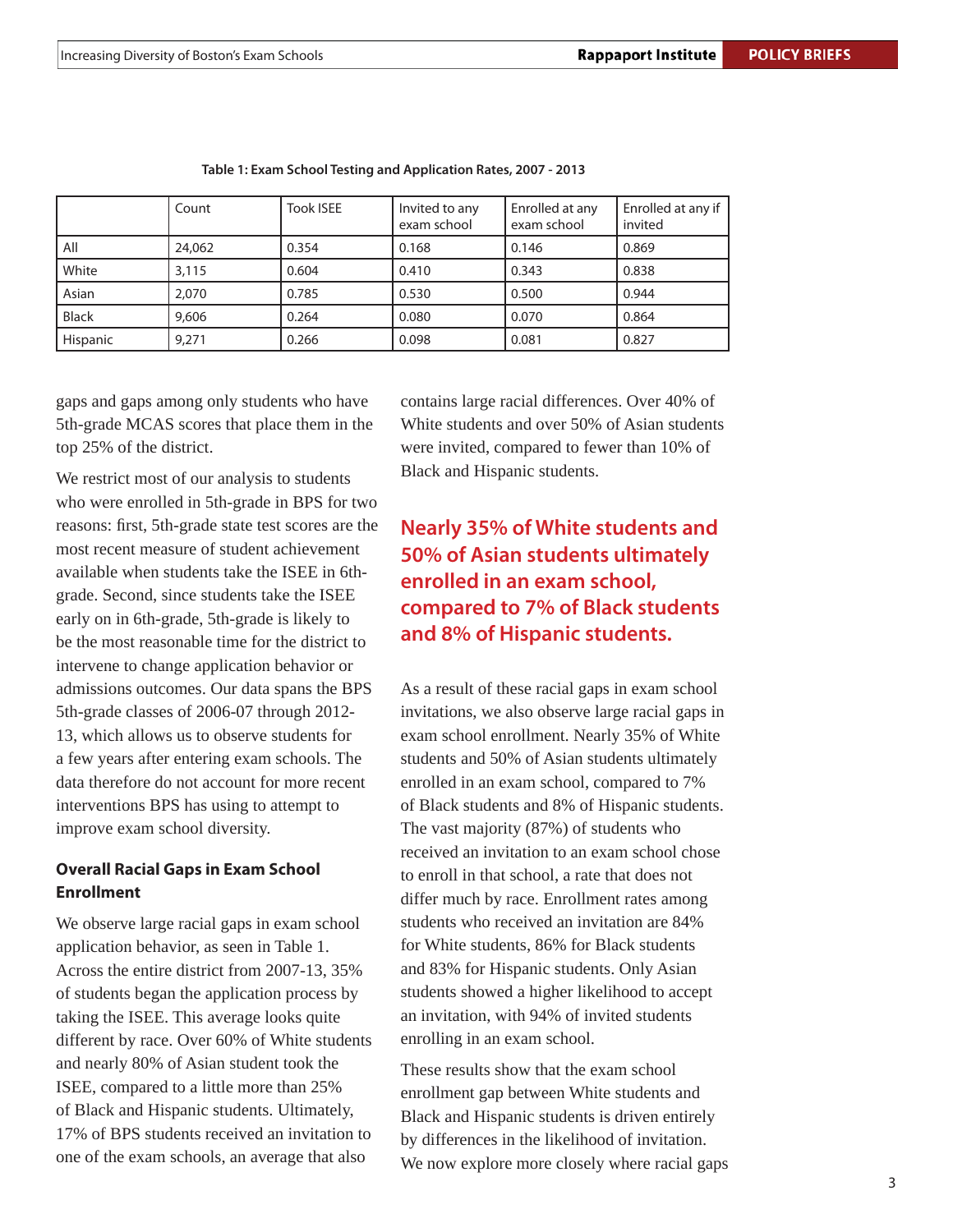| Panel A: All 5-th grade BPS Students, 2007 - 2013 |                                                          |                          |                        |              |                                |  |
|---------------------------------------------------|----------------------------------------------------------|--------------------------|------------------------|--------------|--------------------------------|--|
|                                                   | MCAS percentile                                          | <b>GPA</b>               | <b>ISEE</b> percentile | N            | N in top 25% of<br><b>MCAS</b> |  |
| White                                             | 65.8                                                     |                          |                        | 3,115        | 1,449                          |  |
| Asian                                             | 72.8                                                     | $\overline{\phantom{0}}$ | $\overline{a}$         | 2,070        | 1,187                          |  |
| <b>Black</b>                                      | 43.2                                                     | $\overline{\phantom{0}}$ | $\overline{a}$         | 9,606        | 1,441                          |  |
| Hispanic                                          | 45.4                                                     |                          | $\overline{a}$         | 9,271        | 1,629                          |  |
|                                                   | Panel B: BPS ISEE-Takers, 2007 - 2013                    |                          |                        |              |                                |  |
|                                                   | MCAS percentile                                          | <b>GPA</b>               | <b>ISEE</b> percentile | $\mathsf{N}$ | N in top 25% of<br><b>MCAS</b> |  |
| White                                             | 79.6                                                     | 10.0                     | 59.8                   | 1,882        | 1,270                          |  |
| Asian                                             | 79.4                                                     | 10.0                     | 57.1                   | 1,625        | 1,108                          |  |
| <b>Black</b>                                      | 63.5                                                     | 8.4                      | 37.0                   | 2,539        | 947                            |  |
| Hispanic                                          | 66.2                                                     | 8.7                      | 40.0                   | 2,466        | 1,051                          |  |
|                                                   | Panel C: Private/Charter School ISEE-Takers, 2007 - 2013 |                          |                        |              |                                |  |
|                                                   | MCAS percentile                                          | <b>GPA</b>               | <b>ISEE</b> percentile | $\mathsf{N}$ | N in top 25% of<br><b>MCAS</b> |  |
| White                                             | $\overline{\phantom{0}}$                                 | 9.8                      | 60.1                   | 2,371        |                                |  |
| Asian                                             | $\overline{\phantom{0}}$                                 | 9.6                      | 66.1                   | 543          | $\overline{\phantom{a}}$       |  |
| <b>Black</b>                                      | $\overline{a}$                                           | 8.1                      | 37.5                   | 1,744        | $\overline{\phantom{a}}$       |  |
| Hispanic                                          |                                                          | 8.8                      | 43.3                   | 775          |                                |  |

**Table 2: Summary Statistics**

in the likelihood of invitation arise. We begin by documenting racial achievement gaps that explain part of this but then show that, even comparing students with similarly high 5thgrade MCAS scores, there are clear racial gaps in the exam school admission pipeline.

### **Achievement Gaps**

One source of racial gaps in exam school invitation comes from differences in academic achievement. Table 2 contains three panels: panel A describes all BPS students, for whom the only academic achievement measure we observe is 5th-grade MCAS scores; panel B describes BPS exam school applicants, for whom we can also observe GPA and ISEE scores; and panel C describes exam school applicants coming from private schools, for whom we can observe GPA and ISEE scores,

but not MCAS scores. We measure MCAS and ISEE scores by the percentile in the distribution of Boston test-takers, so that all students are being compared only to other Boston students who took that exam.

BPS students exhibit substantial baseline achievement gaps by race. Panel A shows that, on average, Black and Hispanic students score about 20 percentiles below and Asian students 7 percentiles above White students on the 5thgrade MCAS. One consequence of this is that, although Black and Hispanic students comprise the vast majority of BPS, there are relatively similar overall numbers of each group in the top 25% of MCAS scorers in the district. In total, Black and Hispanic students in the top 25% of MCAS scorers outnumber White and Asian students with such high scores. This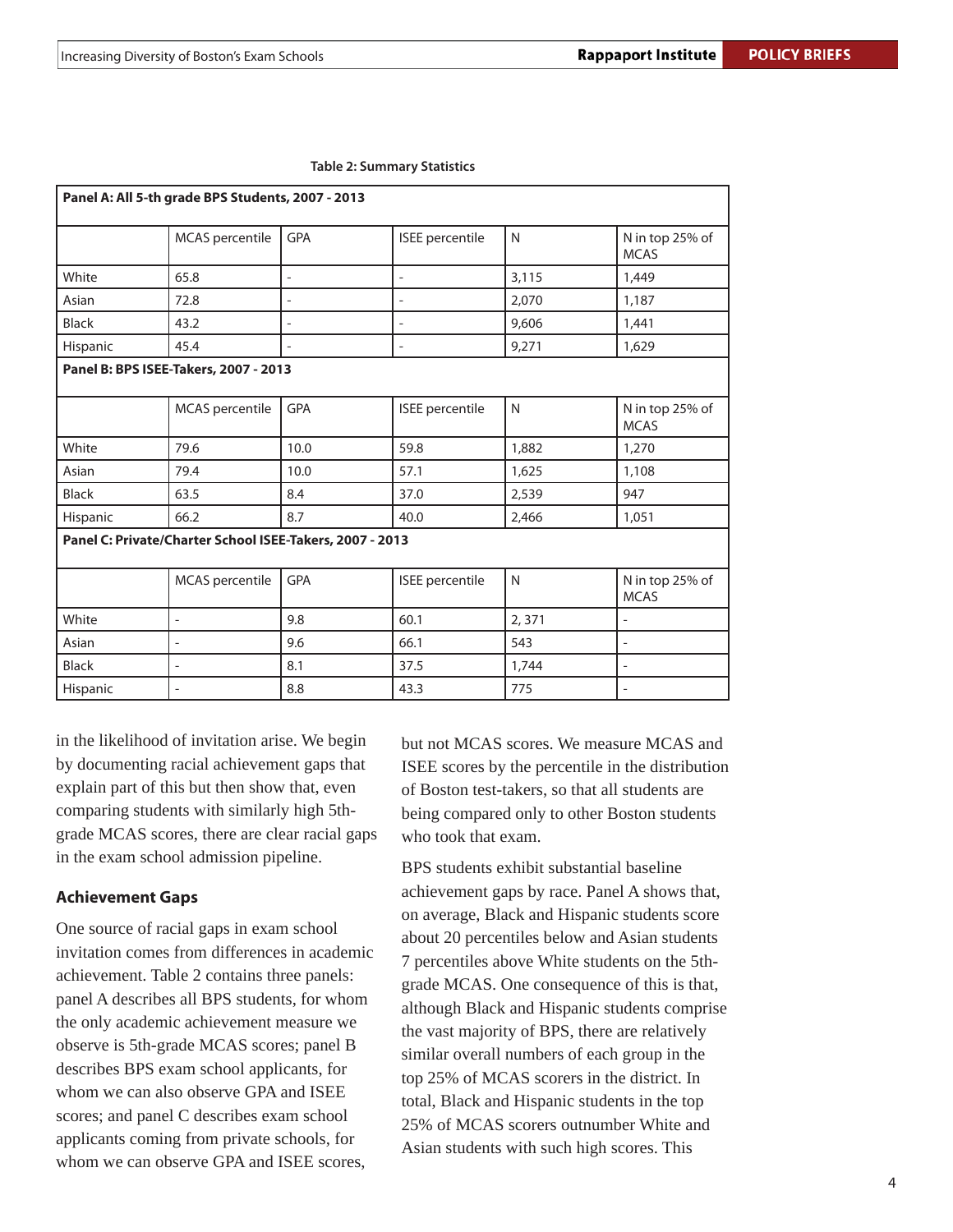result suggests that racial gaps in exam school application and enrollment cannot be fully explained by achievement gaps in BPS. We highlight such top scorers because, as we will show, exam school invitations are heavily concentrated among this group.

Among students who choose to take the ISEE, as shown in panel B, racial gaps in MCAS scores are smaller but still substantial. We also see substantial racial gaps in GPA and ISEE scores. Black and Hispanic students have 5thand 6th-grade GPAs about 1.5 points lower (on the BPS 12-point scale) than White and Asian students. Black and Hispanic students score nearly 20 percentiles lower on the ISEE than do White and Asian students. Given these lower GPAs and ISEE scores, Black and Hispanic students' exam school applications will on average be weaker than those of White and Asian students.

The final panel of Table 2 describes one additional set of students, those who attend private or charter schools in 6th-grade when applying to exam schools. Racial gaps in GPA and ISEE scores resemble gaps within this private school applicant pool as in the public school applicant pool. Also important is that private school applicants are more likely to be White than public school applicants, making the overall applicant pool to the exam schools less diverse than the public school applicant pool would suggest.

# **Comparing Students with Similarly Strong Academic Achievement**

We have documented two primary sets of facts. First, Black and Hispanic students are less likely to apply and be invited to exam schools than White and Asian students. Second, Black and Hispanic students as a group have lower academic achievement than White and Asian students, as measured by MCAS scores, ISEE scores, and GPAs. One major question that

arises is the extent to which these differences in academic achievement can explain differences in exam school enrollment rates. Put another way, is there necessarily a tradeoff between improving diversity of the exam schools and maintaining their current admissions standards for academic achievement?

# **Black and Hispanic students at every achievement level are less likely to take ISEE than their White and Asian counterparts of the same achievement level.**

To answer this, we show in a series of figures below racial gaps at various stages of the exam school enrollment pipeline as a function of students' 5th-grade MCAS scores. This allows us to compare the decisions of all public school applicants to the exam schools with other such students of the same academic achievement (as measured by MCAS). In particular, we will focus our analysis on students whose 5th-grade MCAS scores place them in the top 25% of the district, as this population is primarily where the exams schools draw their students from.

We start by examining the decision to take the ISEE and thus apply to the exam schools. Figure 1 shows that Black and Hispanic students at every achievement level are less likely to take the ISEE than their White and Asian counterparts of the same achievement level. Among the top 25% of MCAS scorers, Black and Hispanic students are about 20 percentage points less likely to take the ISEE than White and Asian students with similar MCAS scores. This means that differences in academic achievement cannot fully explain racial gaps in ISEE-taking rates. It also means that there are substantial numbers of highachieving Black and Hispanic students who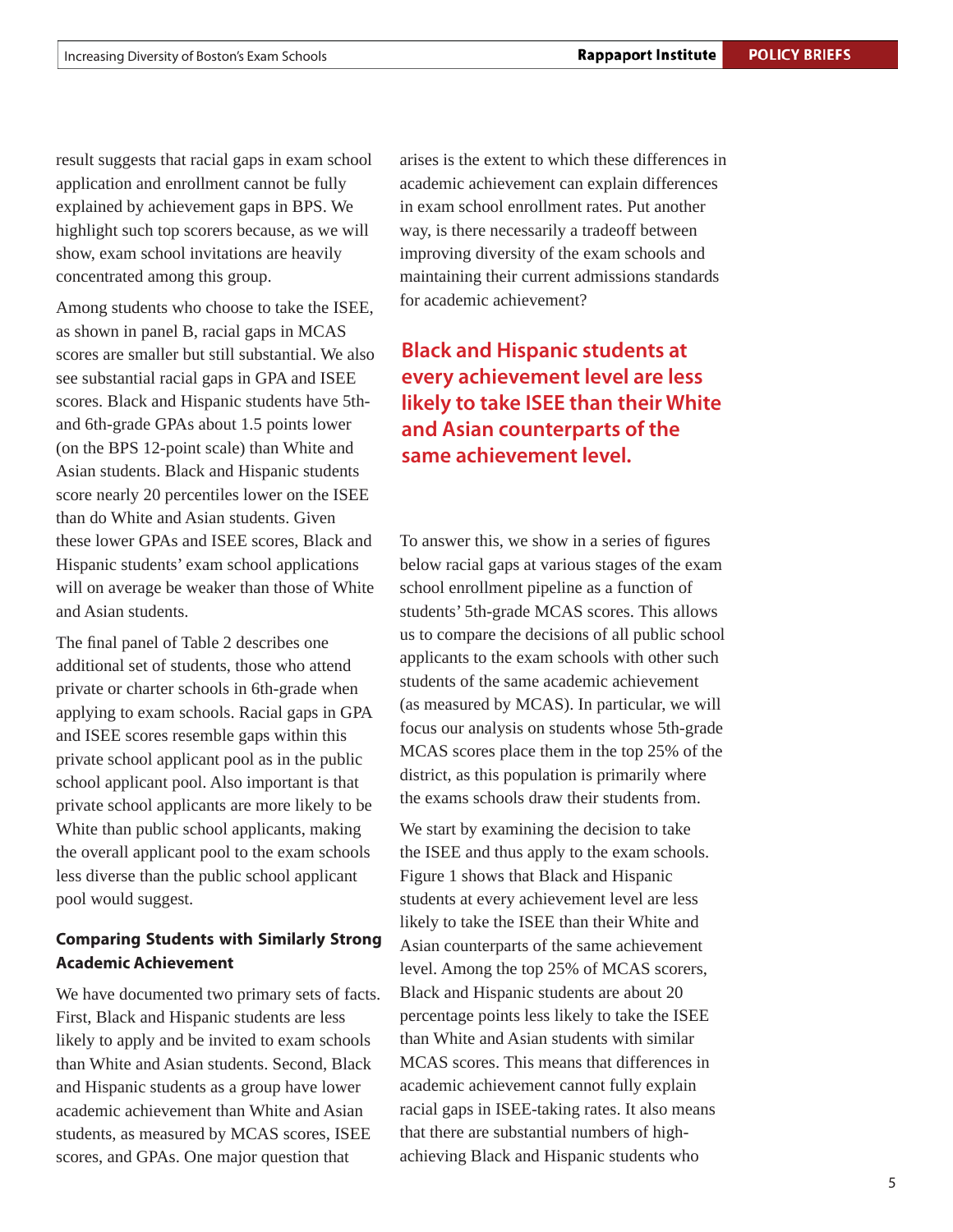

fail to take the ISEE even though they would likely do well on it. Such students may not take the ISEE for a number of reasons: they do not find the exam schools appealing; they are not aware of the requirement to take the ISEE as part of the admissions process; they find the timing or locations of the exam sites inconvenient; or because they do not realize the exam is free to take.

Among those who choose to take the ISEE, Black and Hispanic students on average score worse than White and Asian students with similar 5th-grade MCAS scores, as seen in Figure 2. Among the top 25% of MCAS scorers, Black and Hispanic students score 12 percentiles lower on the ISEE than their White and Asian counterparts with similar MCAS scores. This discrepancy may be driven by the fact that the curriculum covered on the ISEE is substantially different from that covered on the MCAS and in BPS more generally. Black and Hispanic students may attend schools that, on average, are less likely to cover ISEE-specific topics. There is also significant anecdotal

evidence that many students receive out-ofschool tutoring to help prepare for ISEE. Black and Hispanic students may receive less additional exam preparation than White and Asian students.

Just as racial gaps in ISEE scores exist even when comparing students with similar 5th-grade MCAS scores, we also observe substantial racial gaps in schools' reported 5th- and 6th-grade GPAs. Black and Hispanic students on average have lower GPAs than White and Asian students with similar 5thgrade MCAS scores, as seen in Figure 3. Among the top 25% of MCAS scorers, Black and Hispanic students have GPAs one point lower on average (on a 12-point scale) than those of White and Asian students. Such differences in GPA, even comparing students with similar MCAS scores, are hard to interpret. They may reflect real differences in academic performance, differential grading standards in schools that Black and Hispanic students attend, or implicit or explicit discrimination by teachers. Parents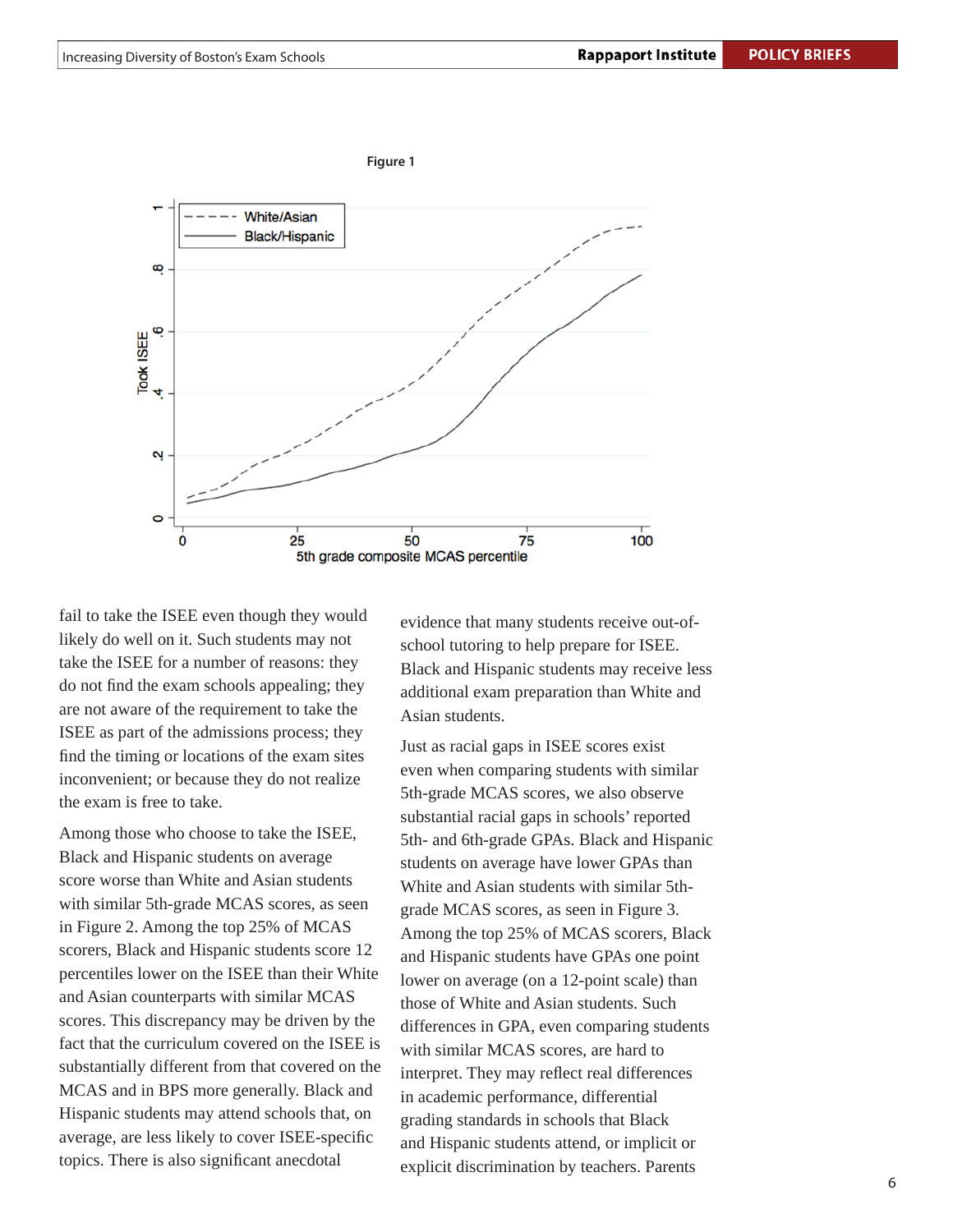





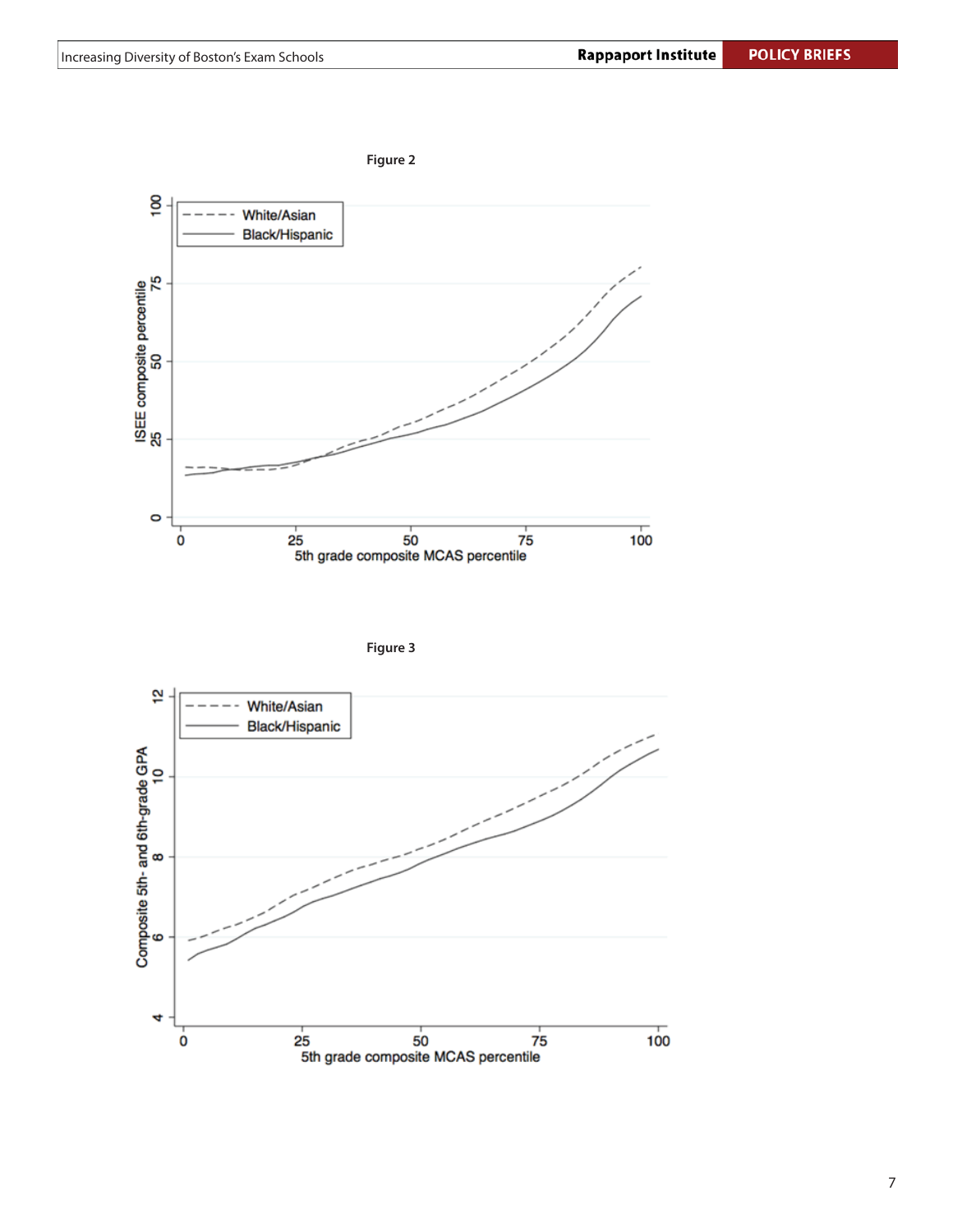

of White and Asian teachers may also have better information about the importance of GPA in the admissions process and may thus communicate with teachers about grading concerns more frequently.

The final racial gap we observe in the application choices that students make involves the ranking of which exam school is most preferred. Black and Hispanic applicants are substantially less likely to rank BLS as their first choice, and Figure 4 shows that this is not driven by differences in academic achievement. Even among the top 25% of MCAS scorers, Black and Hispanic students are about 13 percentage points less likely than White and Asian students to rank BLS as their first choice. That BLS is less appealing to the highest-achieving Black and Hispanic students contributes to the disparities in enrollment rates.

We have now shown that substantial racial gaps exist in ISEE-taking rates, ISEE scores, 5th- and 6th-grade GPAs, and listing BLS as a first choice. More importantly, we have shown that underlying differences in academic strength can not fully explain these facts, as racial gaps exist in each of these dimensions even when examining only the academically strongest BPS students (as measured by MCAS). How do these differences affect

**Underlying differences in academic strength can not fully explain these facts, as racial gaps still exist in all of these application parts even when examining only the academically strongest BPS students.**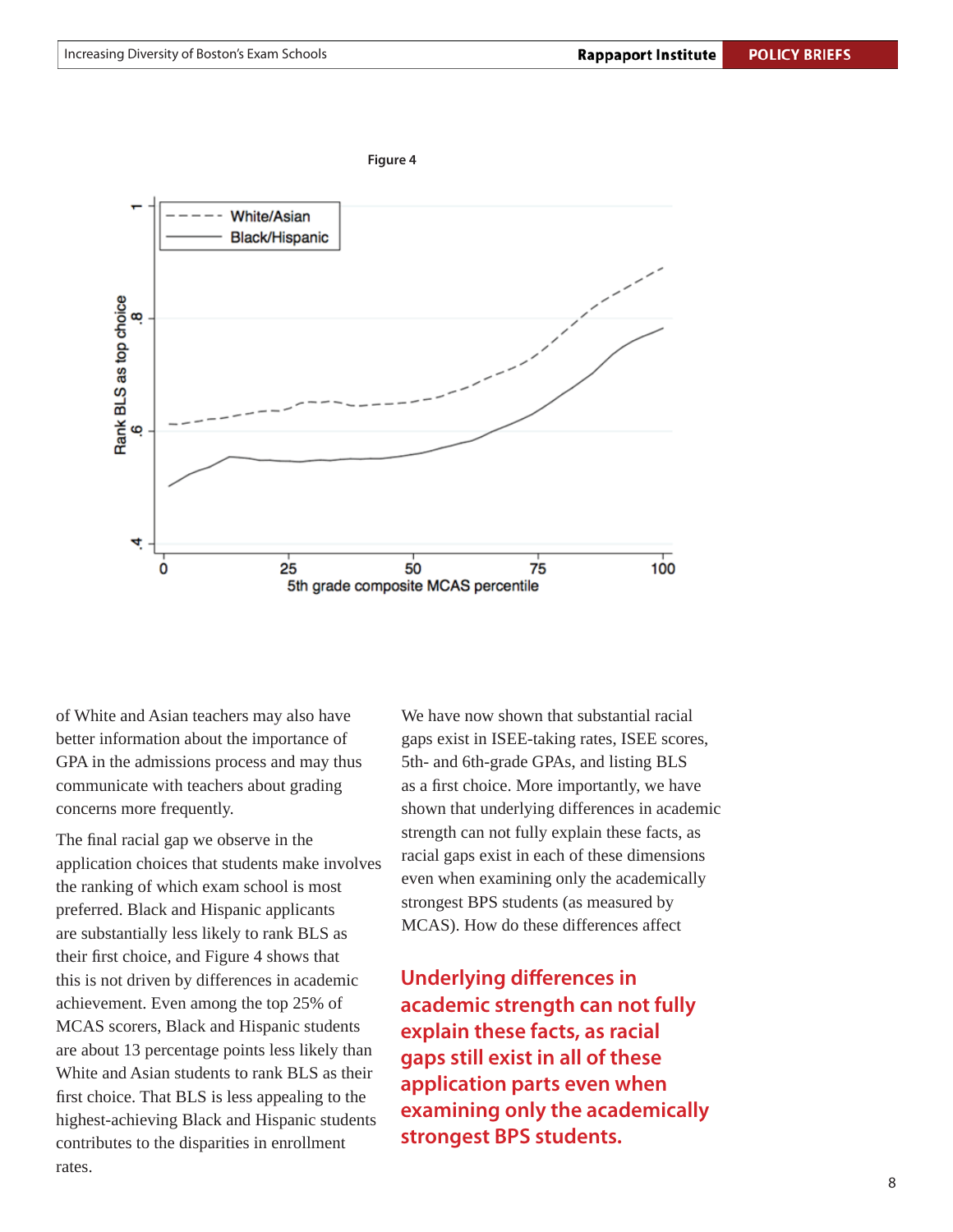

which students receive exam school invitations?

Figure 5 shows the cumulative effect of these gaps at each stage of the pipeline on the likelihood that students are ultimately invited to the exam schools. Overall, Black and Hispanic students are 32 percentage points less likely than White and Asian students to be invited to any exam school. As Panel A shows, when we focus on the top 25% of MCAS scorers and control for MCAS scores, the racial gap in invitations to any exam school shrinks slightly, but remains a large 26 percentage points. This means that highachieving Black and Hispanic students are substantially less likely to be invited to exam schools than their White and Asian peers of similar academic strength as measured by MCAS.

Focusing on the most selective of the exam schools, Black and Hispanic students are 21 percentage points less likely to be invited to BLS than their White and Asian peers. As panel B shows, when we focus on the top 25% of MCAS scorers and control for MCAS scores, the racial gap in invitations to BLS is an even larger 26 percentage points. Again,

this means that high-achieving Black and Hispanic students are substantially less likely to be invited to BLS than their White and Asian peers of similar academic strength. These gaps in invitation rates stem from a combination of gaps in application rates, ISEE scores, GPA, and school preference rankings.

**When we focus on the top 25% of MCAS scorers and control for MCAS scores, the racial gap in invitations shrinks slightly but remains a large 26 percentage points.**

### **Potential Interventions**

How might different interventions by BPS or changes to the admissions system affect minority enrollment in the exam schools and BLS in particular? In Table 3, we outline how minority enrollment at BLS might change under different scenarios. We simulate changes in enrollment at BLS based on assumptions that existing patterns in the data would still hold even as we change one individual part of the pipeline. For example, our simulations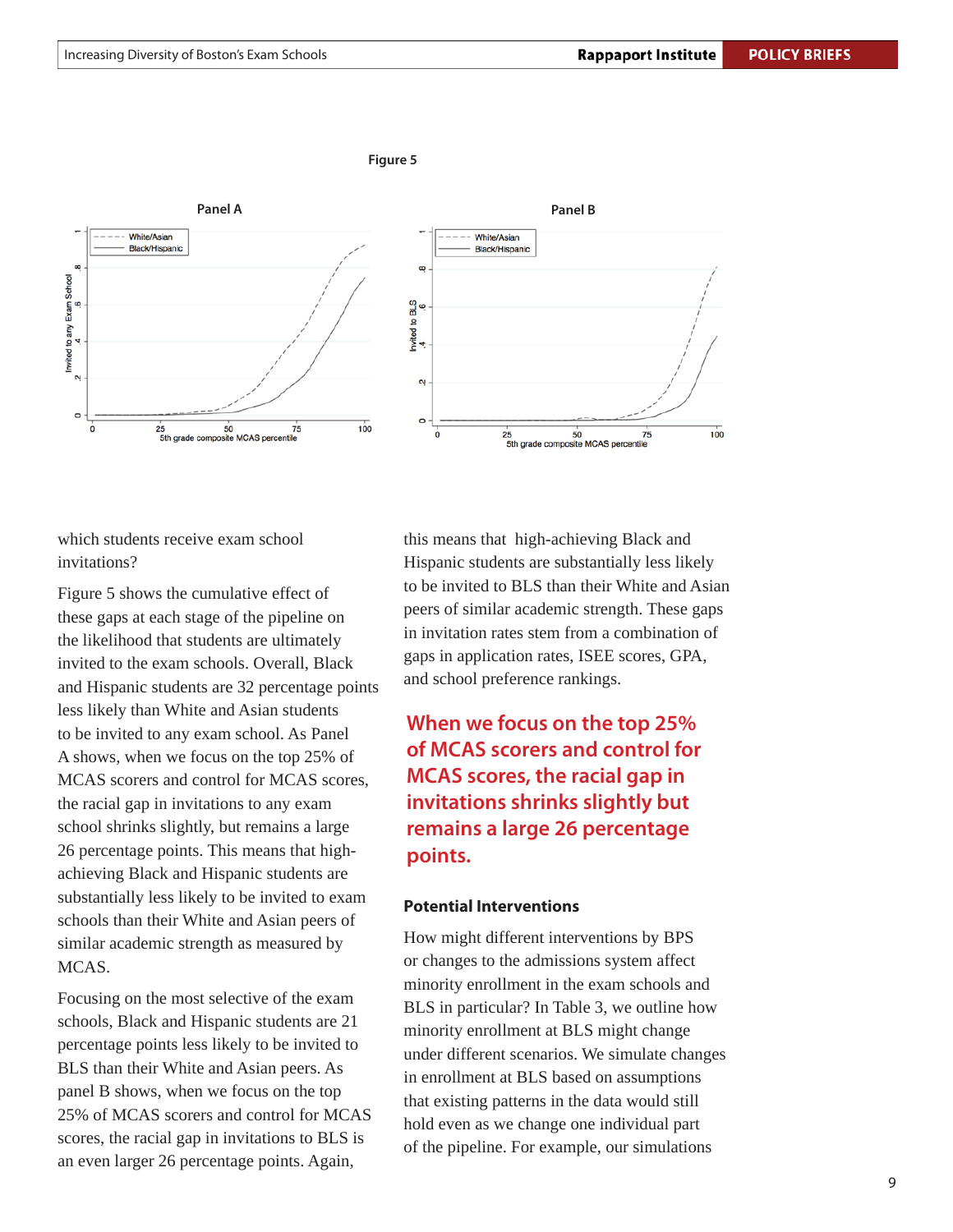| If we intervened so that                                                                                                                                                     | Black & Hispanic enrollment at BLS would rise from<br>21% to |
|------------------------------------------------------------------------------------------------------------------------------------------------------------------------------|--------------------------------------------------------------|
| Black/Hispanic students to ISEE at the same rate as<br>White students                                                                                                        | 23%                                                          |
| All students were required to take ISEE                                                                                                                                      | 23%                                                          |
| Invitations were based purely on ISEE and not GPA                                                                                                                            | 23%                                                          |
| Ignore ISEE-takers' rankings and just assign highest to<br><b>BLS</b>                                                                                                        | 24%                                                          |
| Black and Hispanic students scored the same as Whites<br>on ISEE                                                                                                             | 26%                                                          |
| Assignments made purely on the basis of 5th grade<br>MCAS scores (eliminate ISEE for BPS; ignoring stu-<br>dent preferences; predict MCAS from ISEE for private<br>students) | 30%                                                          |

#### **Table 3: Possible Interventions**

do not incorporate the possibility that more minority students would choose to enroll at exam schools if rising diversity leads to a more welcoming environment for such students. Our goal here is to isolate the extent to which each part of the pipeline contributes to the ultimate enrollment gaps that are of most interest to policymakers and parents. All enrollment changes can be compared to the fact that 21% of current BLS students are Black or Hispanic.

We first model what would happen to enrollment if ISEE-taking rates of Black and Hispanic students could be raised to the level of White students. This might occur through information campaigns or changing test times and locations to be more convenient to students. We assume, in this model, that any additional ISEE-takers would score similarly to other students with their same 5th-grade MCAS scores so that actual ISEE performance would not change (i.e., no one is being given extra academic support or test preparation). Our estimates suggest that, in this scenario, minority enrollment at BLS would rise a small amount, from 21% to 23%.

A stronger intervention would be to make ISEE-taking mandatory. We again model this assuming no other aspect of the process has changed, including existing levels of test preparation. Making ISEE mandatory would induce additional Black and Hispanic students to take the exam but would also induce additional White and Asian students to take the exam. As a result, we estimate that this intervention would also increase minority enrollment at BLS by a small amount, from 21% to 23%.

# **Our estimates suggest that using 5th-grade MCAS scores for admissions would result in 30% of BLS students being Black or Hispanic, a substantial increase in diversity over current levels.**

Concerns about racial gaps in GPA might suggest eliminating GPA as a part of the admissions process and basing invitations purely on ISEE scores. We estimate that this too would have a small effect, increasing minority enrollment at BLS to 23%. Ignoring students' preferences and simply assigning the highest ranked students to BLS, but changing nothing else about the process, would increase minority enrollment at BLS to 24%. A somewhat larger change would occur if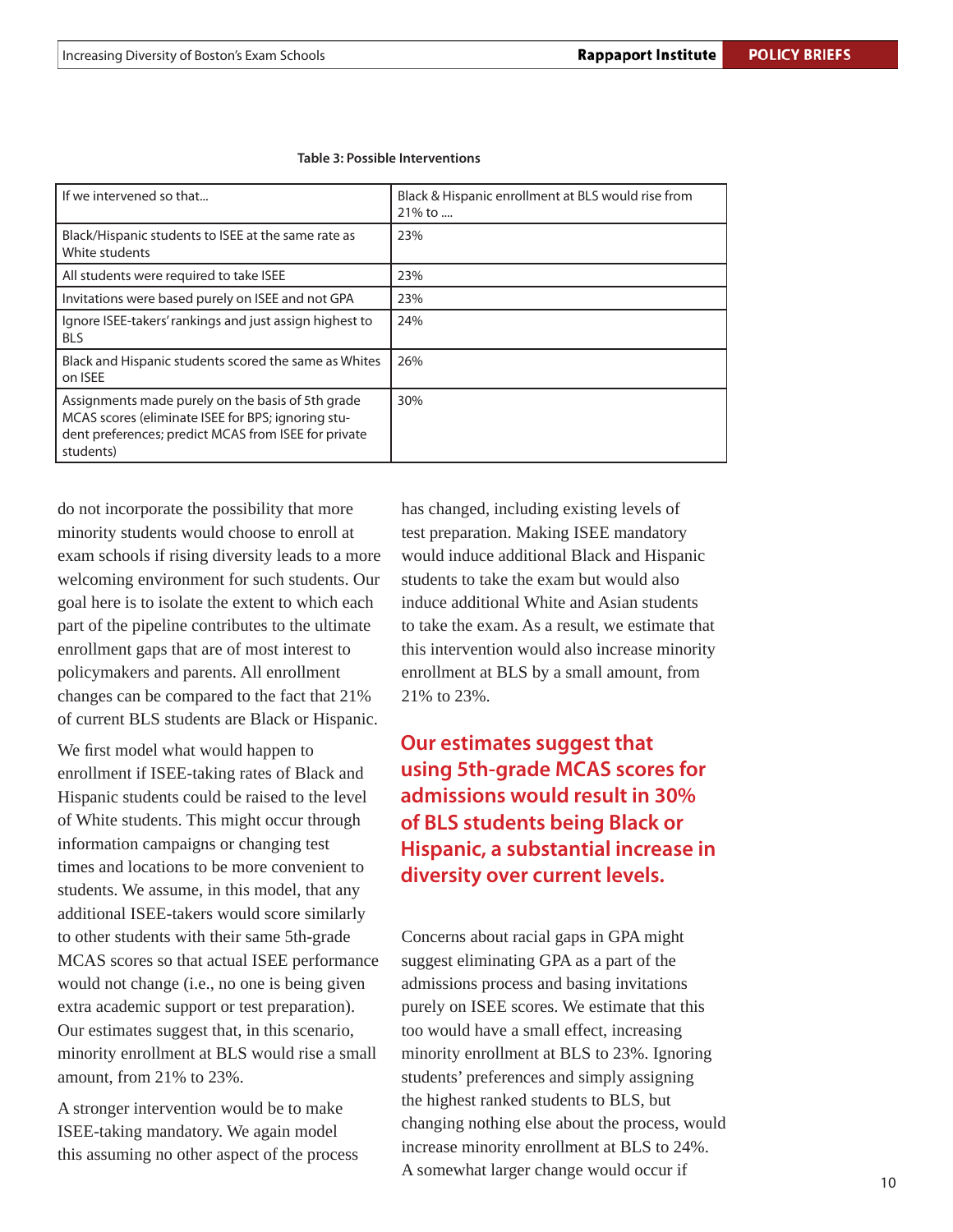BPS could somehow get Black and Hispanic students to earn the same ISEE scores as their White and Asian counterparts with similar MCAS scores. Though it is not clear how much or what types of additional academic support or test preparation would accomplish this, doing so would increase minority enrollment at BLS to 26%.

All of the interventions or changes in the admissions process discussed above have relatively small impacts on diversity at BLS or, in the case of improving minority ISEE scores, cannot necessarily be accomplished without substantial investments. One reason for these small changes in results is that each intervention affects only one isolated part of the admissions process, but every part of that process exhibits substantial racial gaps. We therefore model one simpler but more transformative approach to admissions that would eliminate many of the process's racial gaps, particularly among high-achieving students.

Specifically, we ask how enrollment at BLS would change if assignments were based purely on 5th-grade MCAS scores, ignoring student preferences. Given that the exam is mandatory, test-taking rates would no longer exhibit racial gaps. The MCAS also aligns more closely than the ISEE with the curriculum being taught in BPS elementary schools, likely reducing the scope for racial gaps in scores given students' underlying school performance. Eliminating GPA and school preferences would remove additional sources of racial gaps. However, ignoring student preference would likely be highly controversial. The MCAS is capable of identifying even the most high-achieving students given that the 95th percentile of BPS' average MCAS scores (across math and ELA) is a scaled score of about 260, well below the 280 that characterizes a perfect score.

This plan has the advantage of identifying high-achieving students based on an arguably objective measure of achievement that is available for all students.

This plan has the disadvantage of making the 5th-grade MCAS higher stakes than it already is, so that parents might react by investing in MCAS-focused test preparation. It also requires that private school applicants, who are forbidden by state law from taking MCAS, to still take ISEE and have those scores transformed by BPS into their MCAS equivalents prior to ranking students. Nonetheless, the impact of this plan would be meaningful. Our estimates suggest that using 5th-grade MCAS scores for school assignment would result in 30% of BLS students being Black or Hispanic, a substantial increase in diversity over current levels. Regardless of the political feasibility of this plan, this number is an upper bound on the extent to which diversity can be improved at BLS while using current measures of academic achievement to determine admissions.

It is also worth noting that admitting a more diverse set of students to BLS, if done using 5th-grade MCAS scores, is unlikely to result in any change in academic outcomes of exam school enrollees. In Figure 6, we plot the percentage of students remaining enrolled at the exam schools in each grade after 7th-grade. By 12th-grade, we see no evidence that Black and Hispanic students are less likely than White students to still be enrolled at those schools and thus on track to graduate.

### **Conclusion**

Our simulations suggest possible responses to low minority enrollment at the exam schools, but the data is limited when it comes to answering questions like how we might increase minority students' ISEE scores or get more students to take the exam. It is also not